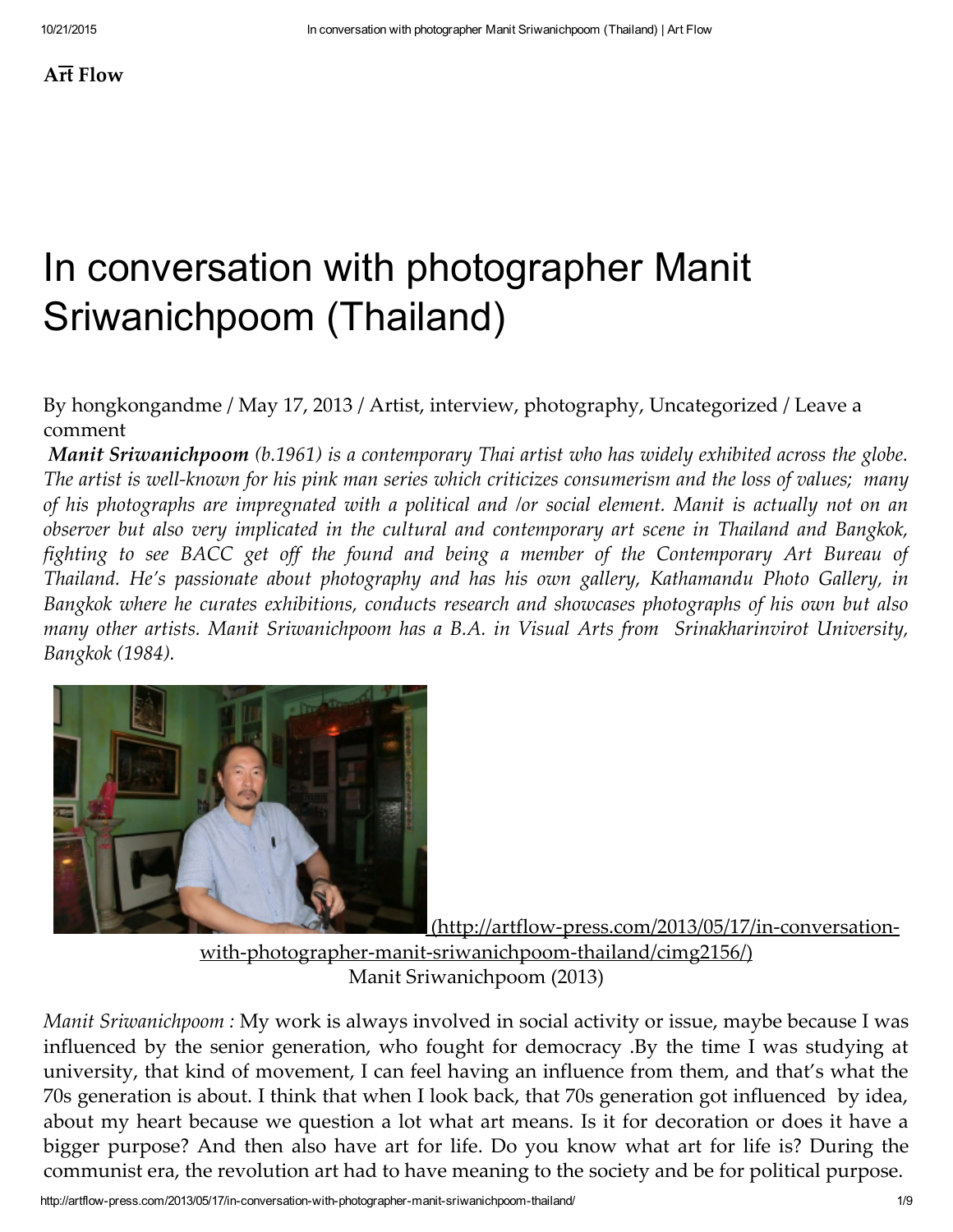Art Flow : But it was also always within the propaganda. You couldn't do anything outside the government's way of thinking.

Yes, besides art was part of the propaganda, by this stage by the government but artists can also do something which is the opposite to try and make people think of a situation, what's happening in their life, in their daily life. If you look at my work from Pink Man series, it is questioning the economic bubble at that time, consumerism.

# Also, I saw images and in some works you used photographs from the Vietnam War and you restaged them to talk abut consumerism.

After the economic crisis happened in 1997, the impact, because we never experienced that, the Thai Bath currency suffered a devaluation by more than 50%. So it's a big loss, especially for people who work in an office and who have nothing to do with the bubble.



press.com/2013/05/17/in-conversation-with-photographer-manit-sriwanichpoomthailand/manit3/)

Manit Sriwanichpoom, from the series "This Bloodless War – greed, globalization and the end of independence", a roadside photography exhibition, 1997 © Manit Sriwanichpoom

# I think it happened at the same in Argentina with the banks closing and people rushing there to try to get their money.

Yes, so I want to do something to reflect what's going on, I want my art to say 'attack, attack that'. Most of the people don't know what to do, they have to take what they have. But as an artist we can do something and that's why I think this is a question of economic war, it's a war with which we never see blood. (title of image: "This Bloodless War – greed, globalization and the end of independence",) It's still going on and on, it happened to other countries, and it still affects us, but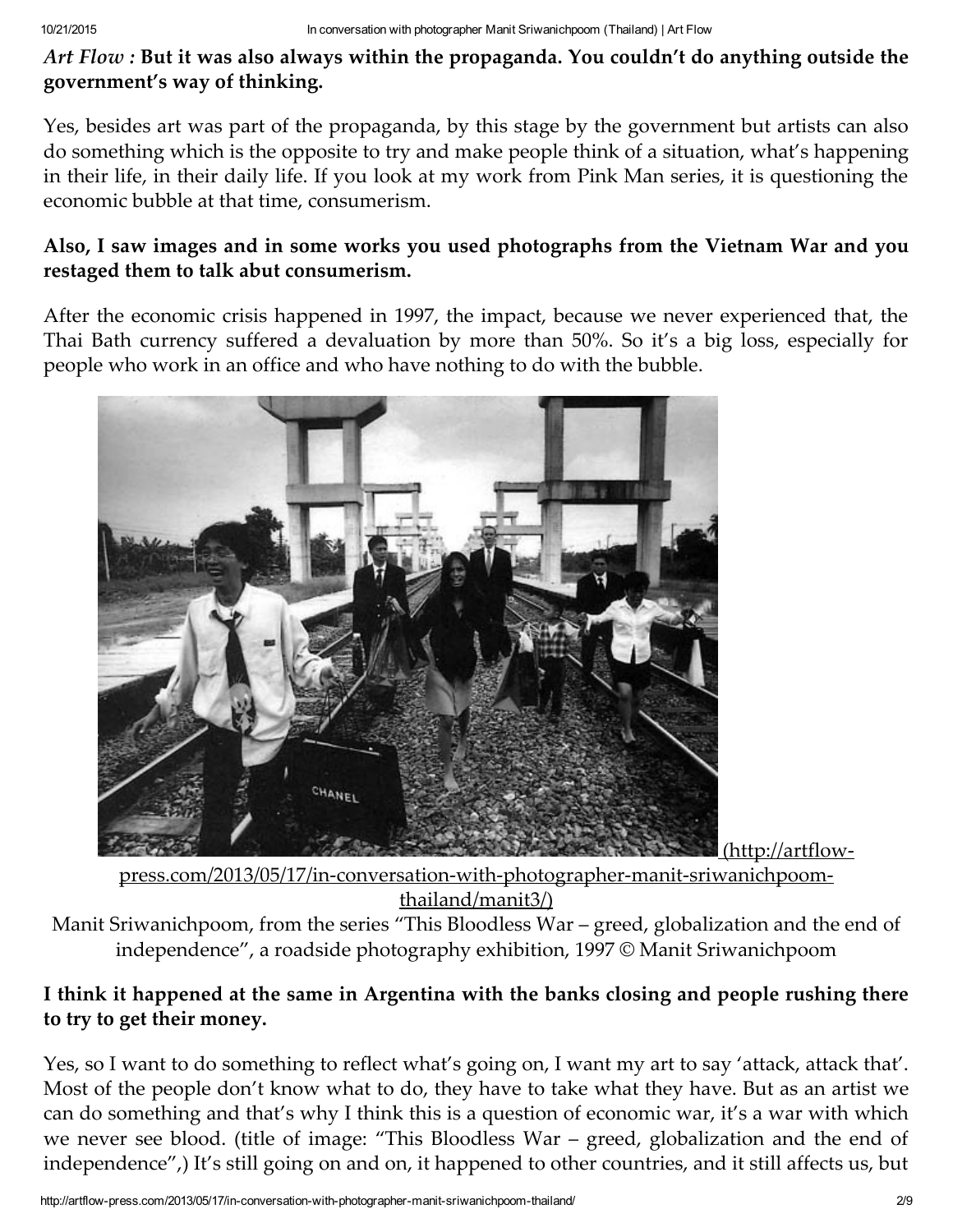this kind of modern economy is a big issue, how can we prevent these crisis because they keep changing form all the time? It is very difficult. Although we try in many ways to prevent that, but nobody can do that. Since 1997 happened and what happened in 2008 in the US and Europe, it's like a vicious circle and it keeps coming back. So maybe that's why art has to do something to put the question to the global community that we should find a more sustainable economy. Not just an economy that benefits to a certain group, a small group of people. Most of the people gain nothing and they suffer from this. So in this series, it is quite obvious that I stage, reconstruct, the war in a modern picture.

#### And so do you think that as an artist for you it is a responsibility, you have a role to play?

For me it is not just an artist who is responsible for the society, everyone is.

#### But your responsibility to show people, to find ways to explain to people what is happening?

Yes, because maybe first I can do that, luckily I can do that as an artist. I am lucky that I have art that can be my tool to reflect my thoughts, my thinking. So this is important, otherwise I may go in the street and carry a demonstration banner. Besides, I use my art to support people, raise questions. I am also involved in an activity like campaigning to support the construction of BACC (Bangkok Art and Cultural Centre constructed in 2008) (2). But actually in 2000 when the new governor came into office, he cancelled the project. People had pushed the project and the new governor wanted to use the space for a new shopping mall. So we fought for it, we went to the streets, we occupied the site of the Shopping Mall to stop the construction and make sure nobody can take this piece of land because it was reserved for the cultural centre. Then we were lucky, when the term of the governor was finished, we got a new governor who supported the project of the BACC. This is one of the projects I was involved with, I was the spearhead to get the project.

#### So do you feel a bit like an activist or a commentator?

Yes, sometimes, we have to because besides using my art, to voice my concerns is maybe not enough. I have to take action. I am also involved in the formation of the office of contemporary art which is part of the Ministry of Culture so I am one of the members to form the office. But now, unfortunately, it turns out to be more and more bureaucratic, despite our efforts to make it more independent, we cannot do anything. We already tried in many ways to push contemporary art forward because the struggle between the conservatives who think of art in a traditional way and the contemporary art is still two different blocks.

# They don't see it as a continuity but two different things with one which is valid and the other one not.

Yes, that's still happening here. For example, my film Shakespeare Must Die was banned by the governmen. The office of contemporary art gave their support to the project and gave 3 million THB to make the film, but when the film was finished, we had to submit it to another department which is more conservative and they banned the film. So now we are going to the administrative court, we are suing the government.

#### So this is censorship.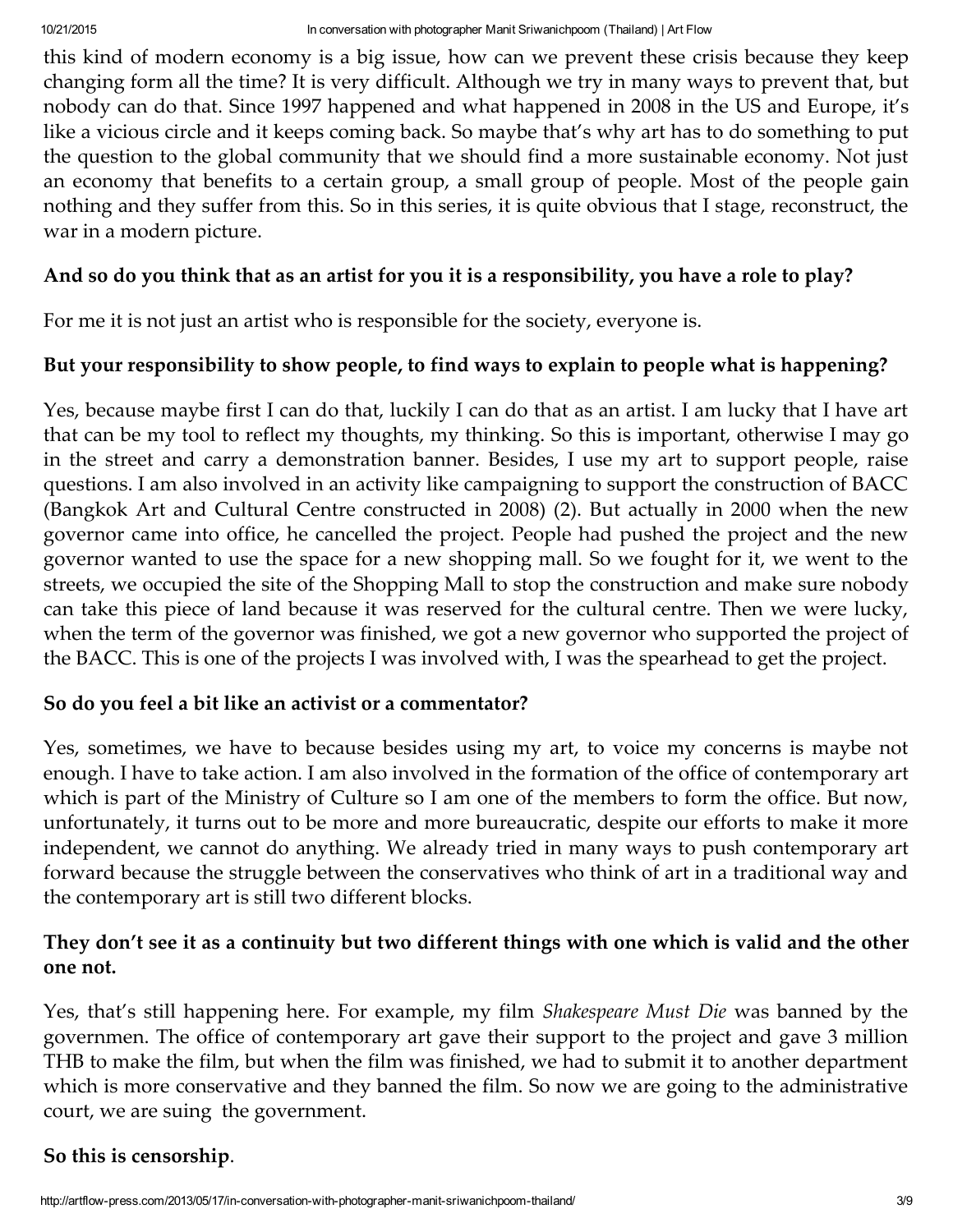Yes there is still censorship. We're still fighting against it.

#### Is there a quite active group of artists in the art community. Do you feel a group of people is active, the new generation as well?

My generation was more confrontational.

#### Maybe because of history and this new generation has an easier life.

If you want to see society change, we have to change by our hands.

In regards to your work the King and the Queen Waiting, can you please tell me about this work but also about the actual Queen and King and their role in the Thai society, are they relevant anymore?



[\(http://artflow‑press.com/2013/05/17/in‑conversation‑with‑photographer‑manit‑sriwanichpoom‑](http://artflow-press.com/2013/05/17/in-conversation-with-photographer-manit-sriwanichpoom-thailand/exif_jpeg_picture/) thailand/exif jpeg\_picture/) Manit Sriwanichpoom, Waiting for the King (Standing), 2006 – gelatine silver print photography © Manit Sriwanichpoom

It is still relevant. I look at the British monarchy as a model. They're relevant for these people. For Thais it is still relevant although the problem is there's still people who want to abolish the monarchy but if we look at it from the history point of view it is very difficult to do that. Look at the monarchy like a big tree: when you try to uproot a tree it is very hard, the root is so deep. So in a way we still have a big issue, the question of how the monarchy should be in the modern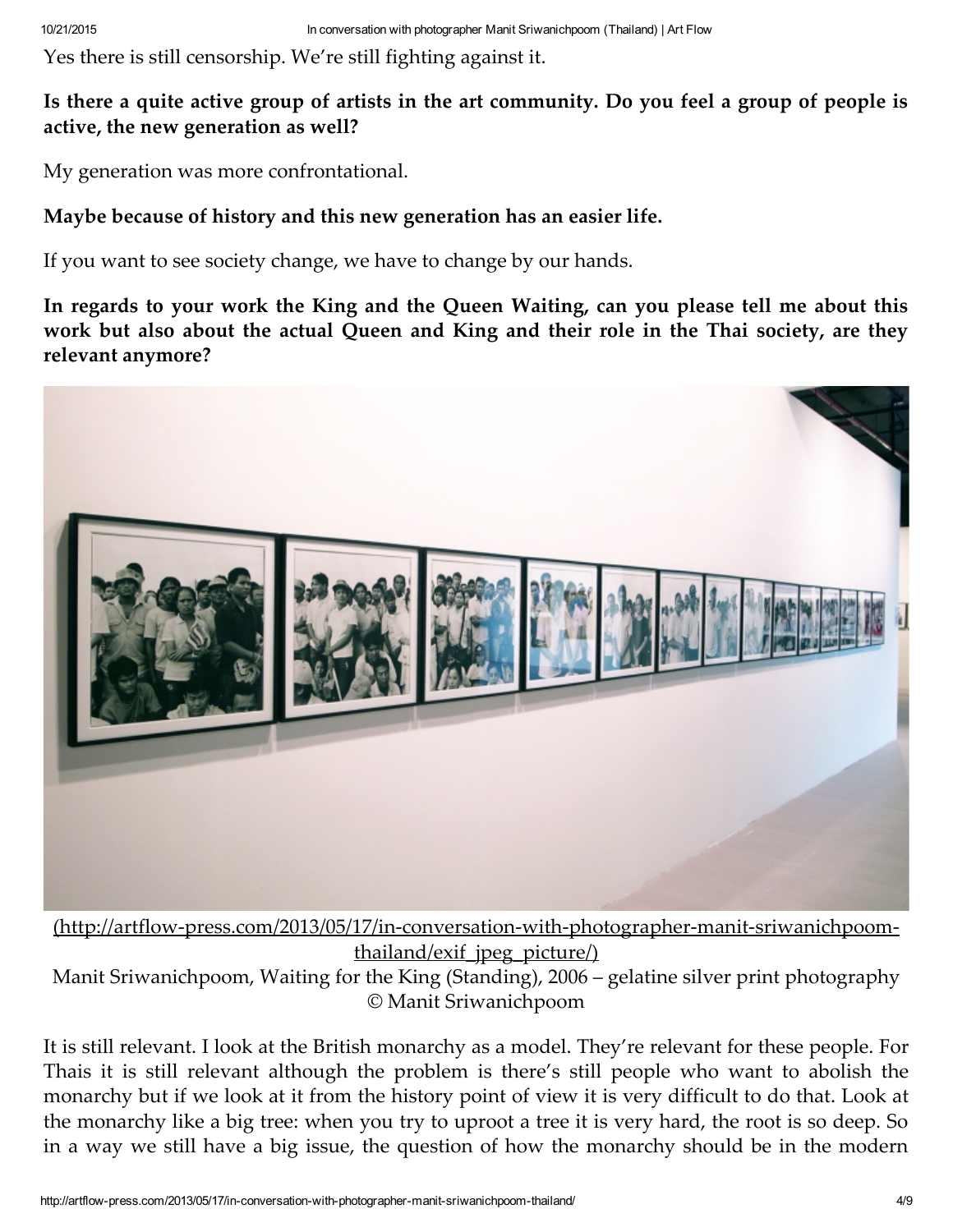world. I think the monarchy has to be adapted and be more democratic which means that people can express themselves about the monarchy in a constructive way. For me the monarchy has to be open.

# Also, what I notice here if you compare to England, the Queen and the family are respected, they do have a role and there is a prime minister, but in the eventuality of a large issue, she can take over the power. But also what I see here is large portraits of the King and the Queen everywhere.

Yes, because if you know the Thai politics, you know that during the revolution the monarchy had no power at all. And because of the army and the Coup d'Etat they made, they wanted to be legitimized and use the monarchy in an another way, as a propaganda tool, to make them legitimate. And also the monarchy see that maybe they can do something together, bring the popularity of the monarchy back. Especially the current king did a lot of things and brought the popularity of the monarchy to a high that never happened in the history. That particular series that I did was shot during the celebration of the King's 6oth anniversary (3) on the throne which is one of the longest monarch in the world. And people came out to wait for the king. If you see that happening after the Coup d'Etat happened in 2006. The king's anniversary was in December but the Coup d'Etat happened in September, so a few months earlier. It's a mixed feeling.

# Feeling a bit confused about wanting or not the monarchy and at the same time they wanted to attend the event.

It is a very difficult situation for that series. I did not plan, I followed my instinct and went. I thought there was something I wanted to observe, I wanted to photograph people, and also to see any kind of mechanism that can bring millions people on the street. If he's successful in this way, the same mechanism will happen again, can do the same in the same way as well. If the propaganda is functioning, if the popularity of the king can go to the top, you imagine in the opposite way. Which is why we have Thaksin Shinawatra who is our prime minister.

# He could use that same propaganda.

Yes, the same! So I mean my question is, this is a danger of the propaganda. Because propaganda takes no question, so that's the same way it is happening now. Thaksin Shinawatra takes no questions as well. So, they never allow anyone to have questions. If anyone has a question, they try to discredit your question, discredit your credibility, who you are. 'Are you with me or are you against me? If you're against me, your question is irrelevant'.

# And what's the relationship between Thaksin Shinawatra and the royal family?

If you look at – I don't know the deep relationship between them – you can see it is a power struggle. It is very obvious it is a power struggle, whether old power or new power. And we people say it's like when two elephants crash. We call it collateral damage, unavoidable. In the series, I made a lot of layers. I don't know how much you know about the history and that's why a couple of museums, the Art Gallery of Queensland and The Singapore Museum bought a series because they put things into a context. Australia is positioning itself as part of Asia, there is not point for them to link themselves to Europe.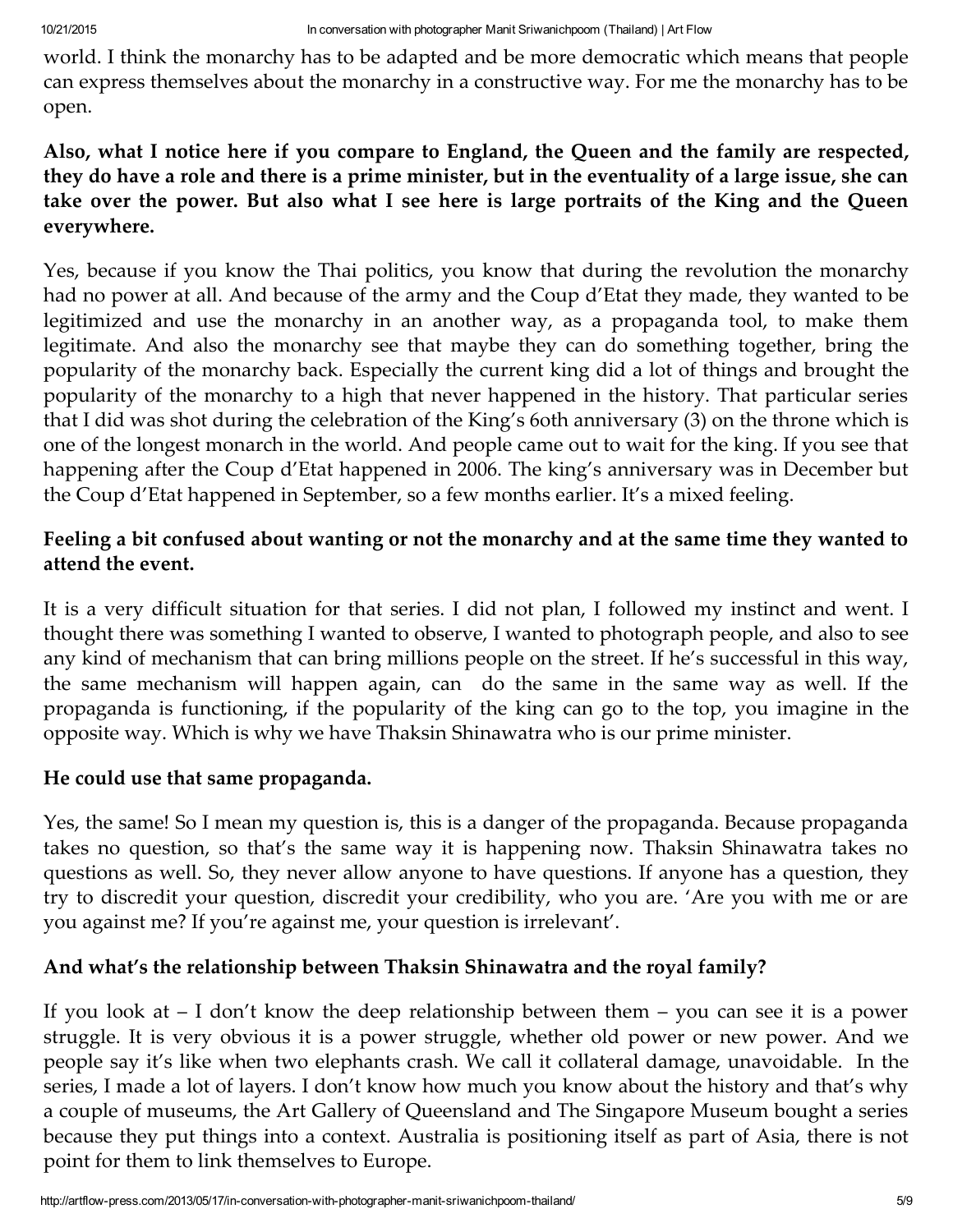# Did you take the photographs from the Pink Man series in different locations?

Yes, I took the Pink Man to different locations, including to Paris (I did a residency in Paris) and Beijing (at the time, the character was not well and didn't come) at the Summer Palace for example.



[\(http://artflow‑press.com/2013/05/17/in‑conversation‑with‑photographer‑manit‑sriwanichpoom‑](http://artflow-press.com/2013/05/17/in-conversation-with-photographer-manit-sriwanichpoom-thailand/sriwanichpoompink_man_in_paradise__220070422193715/) thailand/sriwanichpoompink\_man\_in\_paradise\_\_220070422193715/) Manit Sriwanichpoom, Pink Man in Paradise(#2) 2003 – C‑print © Manit Sriwanichpoom

#### China has the same issues with consumerism.

With what's happening with the capitalism, it just bombarded our village with money and you see they destroy old buildings, old houses are gone, they don't care about the poor, they kick them out, and it becomes all new condos. When I saw what was happening in Beijing with the hutongs (destruction of hutongs prior to the 2008 Olympic Games and displacing the poors to the outskirts of the city) it reminded me of what was happening here so I learnt to fight. It happens almost everywhere with the money, the poor have no power in front of the money.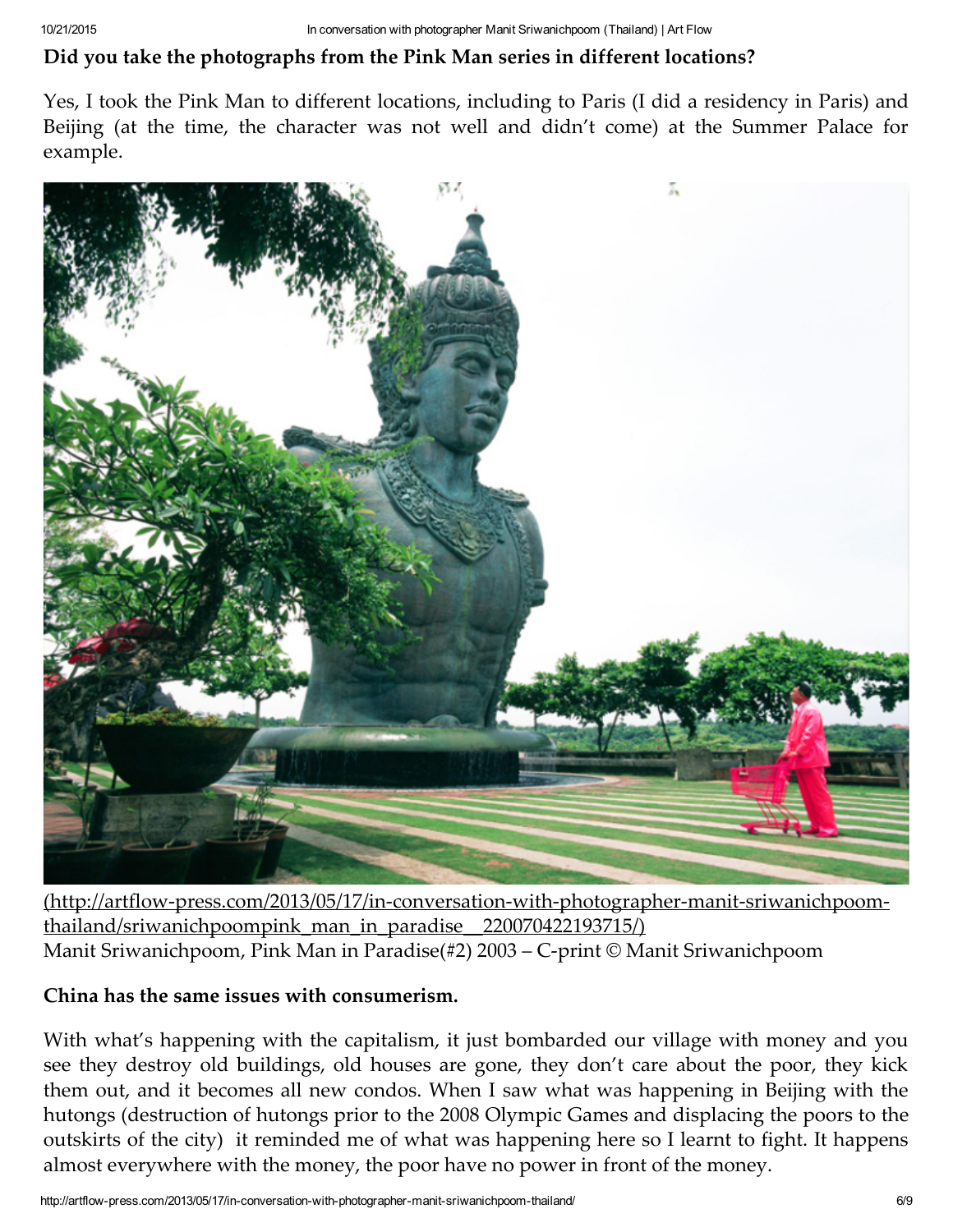They don't foresee the future, they only think in the present. Some people in Hong Kong buy Chanel bags on credit, the values have changed, people don't think about the past or the future, they live day by day.

Yes this is also happening in the USA. In many countries, people are experiencing that and if you say you want that, they say 'ok you have already'. If you have a car they tell you no you shouldn't have car you already have one, I don't have one and this is my first car. This is 'shut your mouth'. It is happening here, this government, they have a project of tax refund for your first car, and everyone is queuing to get a car. Last year, if you purchased a car within a set 6‑month period, you get a refund, about 1/5 of the price, so people are queuing.

# They think about the refund but you still have to pay the 4 /5

Exactly! And then they think about the refund because they want to take the opportunity to get the refund and then everyone ran to the showroom to get a car and about 1.2 million cars were sold at once so now, another 1.2 millions cars are coming on the street.

# Which is very strange because in a lot of countries we are actually closing down the roads and the city centres encouraging people to use their bike or public transport. There is enough pollution already.

And then when the people criticize they have the support of government and also academy. They say it is a car, the former finance minister's  $50^{th}$  car, and the first car of the poor so why do you make a fuss. This is the logic by the professors. But no, we don't talk about that, we're talking about the idea, you encourage people to buy car. Yes, we disagree that even the millionaire can have 50 car, nobody is happy he has a car, but we can't do anything, but we don't have a policy to encourage people. But then these people encourage people to buy a car, that's totally different. I mean you could tax on car, it's expensive so people use their bike on the street, that's the policy that we want.

# Yes, push people to pollute more or buy at credit.

This is why Louis Vuitton is the first bag of the poor and for the millionaire maybe the  $100^{\rm th}$ . It's not the point. That's not democracy, how can you say it is a democracy. Here now, if you say anything, they turn to you, they twist it. If I say anything, they say 'are you in the elite? You're in the elite, right? You can't say anything, I'm the poor, I can say anything'.

It's not about who's the good one or the bad one. Democracy is maybe about having the same value to your voice and not 'I'm not going to listen to you because you're rich and I'm not'. It's not about who is right or wrong, maybe this guy has something interesting to say or not, but at least hear him out. Otherwise by sticking to two opposite blocks, the rich and the poor it doesn't work 'you have more stuff so hour voice should be more valuable'. It's more about leveling things, living together.

Now everybody is judging by material, what you have. It is very dangerous. What about the meaning of life? This a Buddhist country so this means we used to be against materialist ideas and now it is totally the opposite.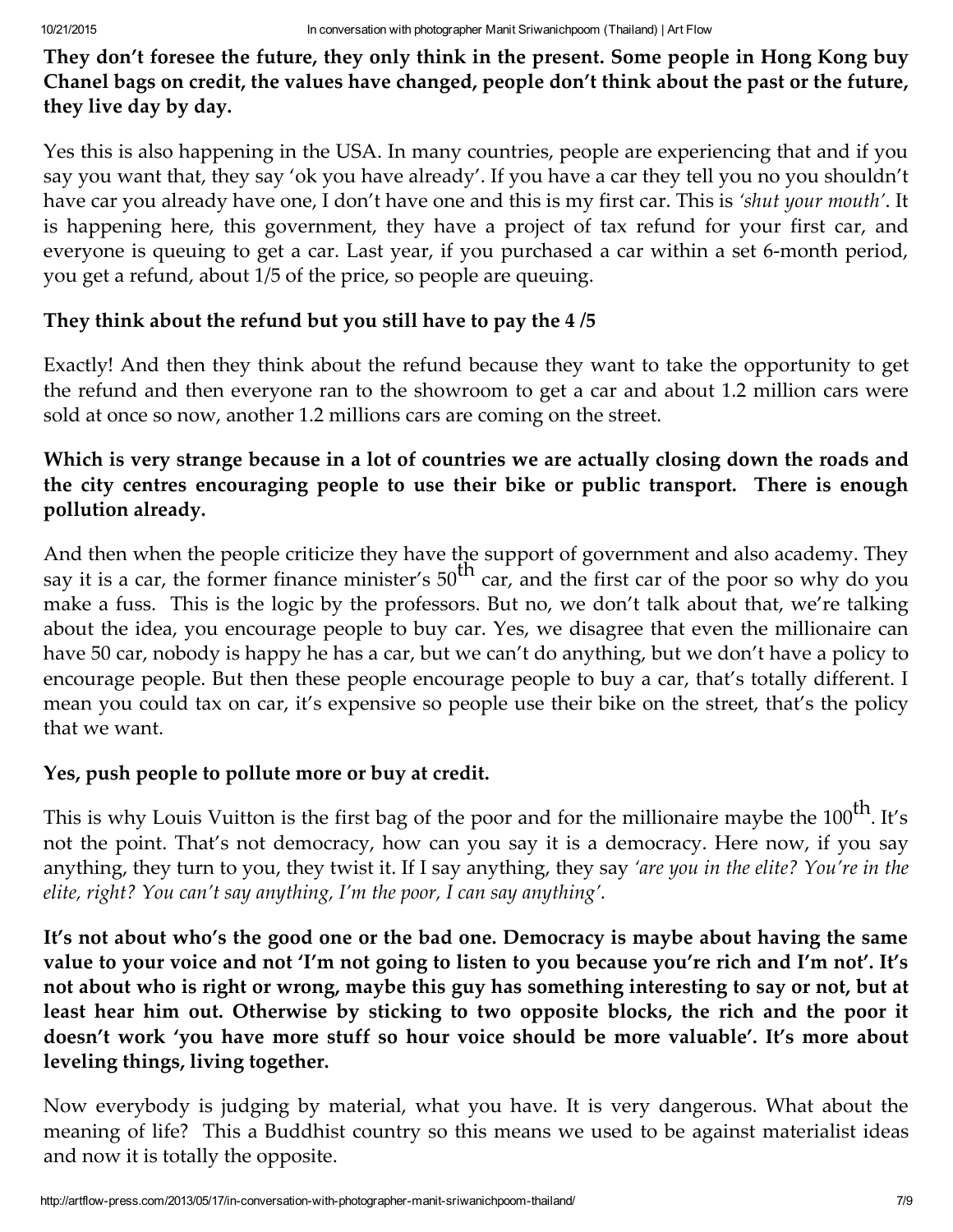Manit Sriwanichpoom also did a photographic series of monks. He saw monks in the street made of wax in a very similar way to the statues one can see at Madame Tussaud. Manit is quite disturbed by the fact that that the only way Buddhist temples can make money now is by developing products, to sell some trinkets and so on. They have to introduce a commercial component to survive.



# (http://artflow‑press.com/2013/05/17/in‑conversation‑with‑photographer‑manit‑sriwanichpoom‑ thailand/manit4/)

# Do you have any hope for the future of the country.

I think if I am still walking, I still have hope. If I don't walk, I cannot hope. Doctors assess life on if you're still eating, if you're still eating, you still want to live. Even tiny hope is still hope. My wish might not happen when I'm still alive, but it's more a concept, you pass your idea to another generation, maybe something I took from my previous generation. It's not only me who thinks this way, maybe someone from the previous generation already though like that. I don't have a kid, I don't have children because I don't believe in that kind of value. My work is my baby, so it stays longer. People might have babies because they still want to have the genes. For instance, Mahatma Gandhi, he may not have seen everything change during his life but still, it changed.

# And the part you're doing might be a stepping stone.

Yes, I think so. So I realize what I'm doing, who I am.

Interview by Severine Levrel for Art Flow, Bangkok, April 2013

Manit Sriwanichpoom is one of the 6 contemporary Thai artists exhibiting in Subective Truth curated by Iola Lenzi for 10 Chancery Lane Gallery, Hong kong.

More about the exhibition : SUBJECTIVE TRUTH with Prapat Jiwarangsan, Sutee Kunavichayanont, Tawatchai Puntusawasdi, Michael Shaowanasai, Manit Sriwanichpoom, Nawapol Thamrongrattanarit